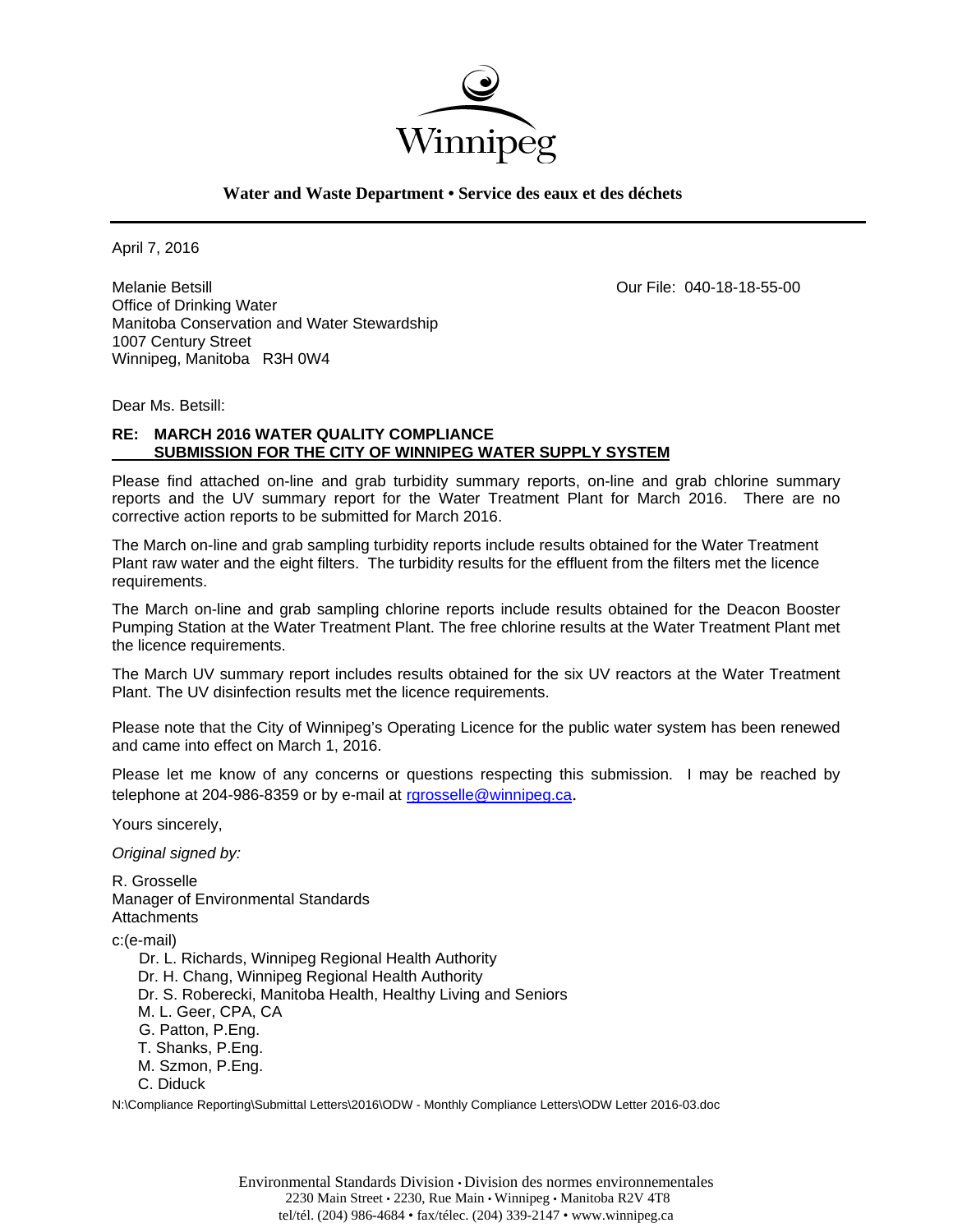$\bf{C}$ Winnipeg

# **CITY OF WINNIPEG** WATER WATER WATER WATER System Code: 252.00

WATER AND WASTE DEPARTMENT

WATER SERVICES

### WATER TREATMENT PLANT TURBIDITY ON-LINE MONITORING REPORT

|                                                                                                    |            | March 2016 Turbidity (NTU) |               |                  |                  |           |               |                  |               |                  |                  |           |                  |      |               |                  |               |                  |  |  |
|----------------------------------------------------------------------------------------------------|------------|----------------------------|---------------|------------------|------------------|-----------|---------------|------------------|---------------|------------------|------------------|-----------|------------------|------|---------------|------------------|---------------|------------------|--|--|
|                                                                                                    |            | Raw                        | Filter #1     |                  |                  | Filter #2 | Filter #3     |                  |               | Filter #4        |                  | Filter #5 | Filter #6        |      |               | Filter #7        |               |                  |  |  |
|                                                                                                    | Date       | Avg                        | Avg           | Max              | Avg              | Max       | Avg           | Max              | Avg           | Max              | Avg              | Max       | Avg              | Max  | Avg           | Max              | Avg           | Max              |  |  |
|                                                                                                    | 1/03/2016  | 0.47                       | 0.04          | 0.11             | 0.06             | 0.12      | 0.04          | 0.17             | 0.04          | 0.07             | 0.03             | 0.10      | 0.03             | 0.06 | 0.02          | 0.08             | 0.01          | 0.02             |  |  |
|                                                                                                    | 2/03/2016  | 0.47                       | 0.03          | 0.06             | 0.04             | 0.13      | 0.04          | 0.07             | 0.05          | 0.13             | 0.02             | 0.09      | 0.02             | 0.08 | 0.03          | 0.04             | 0.01          | 0.05             |  |  |
|                                                                                                    | 3/03/2016  | 0.46                       | 0.05          | 0.11             | 0.05             | 0.07      | 0.04          | 0.15             | 0.03          | 0.13             | 0.04             | 0.07      | 0.02             | 0.04 | 0.02          | 0.10             | 0.01          | 0.06             |  |  |
|                                                                                                    | 4/03/2016  | 0.46                       | 0.02          | 0.08             | 0.03             | 0.11      | 0.02          | 0.12             | 0.03          | 0.06             | 0.02             | 0.07      | 0.02             | 0.10 | 0.01          | 0.03             | 0.01          | 0.02             |  |  |
|                                                                                                    | 5/03/2016  | 0.46                       | 0.03          | 0.05             | 0.02             | 0.09      | 0.03          | 0.07             | 0.03          | 0.10             | 0.01             | 0.03      | 0.01             | 0.07 | 0.02          | 0.07             | 0.00          | 0.03             |  |  |
|                                                                                                    | 6/03/2016  | 0.47                       | 0.03          | 0.09             | 0.04             | 0.08      | 0.03          | 0.13             | 0.02          | 0.10             | 0.03             | 0.07      | 0.02             | 0.03 | 0.02          | 0.08             | 0.01          | 0.01             |  |  |
|                                                                                                    | 7/03/2016  | 0.47                       | 0.02          | 0.09             | 0.03             | 0.09      | 0.02          | 0.05             | 0.04          | 0.06             | 0.02             | 0.07      | 0.02             | 0.08 | 0.02          | 0.03             | 0.01          | 0.04             |  |  |
|                                                                                                    | 8/03/2016  | 0.48                       | 0.03          | 0.06             | 0.03             | 0.05      | 0.04          | 0.13             | 0.03          | 0.11             | 0.03             | 0.05      | 0.01             | 0.08 | 0.02          | 0.07             | 0.01          | 0.04             |  |  |
|                                                                                                    | 9/03/2016  | 0.49                       | 0.02          | 0.08             | 0.04             | 0.09      | 0.03          | 0.13             | 0.02          | 0.05             | 0.03             | 0.08      | 0.02             | 0.05 | 0.01          | 0.07             | 0.01          | 0.01             |  |  |
|                                                                                                    | 10/03/2016 | 0.49                       | 0.02          | 0.04             | 0.03             | 0.10      | 0.04          | 0.09             | 0.04          | 0.11             | 0.03             | 0.10      | 0.02             | 0.09 | 0.03          | 0.06             | 0.01          | 0.05             |  |  |
|                                                                                                    | 11/03/2016 | 0.48                       | 0.07          | 0.10             | 0.05             | 0.08      | 0.07          | 0.23             | 0.04          | 0.17             | 0.07             | 0.08      | 0.02             | 0.13 | 0.04          | 0.11             | 0.01          | 0.08             |  |  |
|                                                                                                    | 12/03/2016 | 0.48                       | 0.04          | 0.12             | 0.06             | 0.13      | 0.05          | 0.19             | 0.05          | 0.08             | 0.05             | 0.12      | 0.05             | 0.12 | 0.02          | 0.11             | 0.01          | 0.03             |  |  |
|                                                                                                    | 13/03/2016 | 0.50                       | 0.04          | 0.06             | 0.04             | 0.13      | 0.06          | 0.11             | 0.06          | 0.17             | 0.04             | 0.12      | 0.03             | 0.13 | 0.05          | 0.08             | 0.02          | 0.08             |  |  |
|                                                                                                    | 14/03/2016 | 0.51                       | 0.05          | 0.13             | 0.05             | 0.08      | 0.06          | 0.20             | 0.04          | 0.15             | 0.07             | 0.16      | 0.03             | 0.05 | 0.04          | 0.11             | 0.01          | 0.13             |  |  |
|                                                                                                    | 15/03/2016 | 0.45                       | 0.01          | 0.09             | 0.01             | 0.12      | 0.01          | 0.06             | 0.02          | 0.08             | 0.02             | 0.08      | 0.01             | 0.13 | 0.01          | 0.05             | 0.01          | 0.04             |  |  |
|                                                                                                    | 16/03/2016 | 0.52                       | 0.06          | 0.10             | 0.06             | 0.07      | 0.05          | 0.15             | 0.03          | 0.13             | 0.05             | 0.08      | 0.03             | 0.05 | 0.04          | 0.11             | 0.01          | 0.08             |  |  |
|                                                                                                    | 17/03/2016 | 0.52                       | 0.05          | 0.13             | 0.05             | 0.13      | 0.04          | 0.26             | 0.06          | 0.08             | 0.03             | 0.09      | 0.04             | 0.11 | 0.04          | 0.06             | 0.02          | 0.05             |  |  |
|                                                                                                    | 18/03/2016 | 0.52                       | 0.04          | 0.08             | 0.04             | 0.09      | 0.04          | 0.11             | 0.03          | 0.15             | 0.02             | 0.05      | 0.02             | 0.08 | 0.04          | 0.12             | 0.01          | 0.07             |  |  |
|                                                                                                    | 19/03/2016 | 0.51                       | 0.04          | 0.08             | 0.05             | 0.06      | 0.03          | 0.09             | 0.02          | 0.11             | 0.03             | 0.08      | 0.01             | 0.03 | 0.03          | 0.08             | 0.00          | 0.01             |  |  |
|                                                                                                    | 20/03/2016 | 0.52                       | 0.05          | 0.15             | 0.05             | 0.13      | 0.04          | 0.06             | 0.07          | 0.09             | 0.03             | 0.11      | 0.04             | 0.10 | 0.05          | 0.07             | 0.02          | 0.06             |  |  |
|                                                                                                    | 21/03/2016 | 0.51                       | 0.08          | 0.12             | 0.05             | 0.16      | 0.08          | 0.19             | 0.06          | 0.17             | 0.04             | 0.07      | 0.04             | 0.15 | 0.07          | 0.15             | 0.02          | 0.11             |  |  |
|                                                                                                    | 22/03/2016 | 0.56                       | 0.06          | 0.17             | 0.09             | 0.13      | 0.08          | 0.21             | 0.06          | 0.20             | 0.05             | 0.11      | 0.05             | 0.07 | 0.05          | 0.16             | 0.01          | 0.03             |  |  |
|                                                                                                    | 23/03/2016 | 0.60                       | 0.04          | 0.14             | 0.06             | 0.16      | 0.07          | 0.13             | 0.08          | 0.10             | 0.03             | 0.10      | 0.06             | 0.19 | 0.03          | 0.07             | 0.02          | 0.12             |  |  |
|                                                                                                    | 24/03/2016 | 0.60                       | 0.05          | 0.08             | 0.04             | 0.08      | 0.12          | 0.25             | 0.06          | 0.17             | 0.02             | 0.04      | 0.04             | 0.18 | 0.04          | 0.13             | 0.01          | 0.09             |  |  |
|                                                                                                    | 25/03/2016 | 0.61                       | 0.01          | 0.11             | 0.04             | 0.17      | 0.04          | 0.12             | 0.03          | 0.10             | 0.01             | 0.08      | 0.04             | 0.08 | 0.02          | 0.07             | 0.01          | 0.01             |  |  |
|                                                                                                    | 26/03/2016 | 0.62                       | 0.02          | 0.11             | 0.04             | 0.12      | 0.04          | 0.07             | 0.06          | 0.08             | 0.02             | 0.08      | 0.04             | 0.12 | 0.03          | 0.04             | 0.01          | 0.04             |  |  |
|                                                                                                    | 27/03/2016 | 0.62                       | 0.04          | 0.07             | 0.04             | 0.07      | 0.08          | 0.19             | 0.05          | 0.15             | 0.02             | 0.04      | 0.04             | 0.15 | 0.04          | 0.11             | 0.01          | 0.07             |  |  |
|                                                                                                    | 28/03/2016 | 0.60                       | 0.03          | 0.12             | 0.06             | 0.13      | 0.06          | 0.20             | 0.04          | 0.07             | 0.03             | 0.12      | 0.06             | 0.08 | 0.03          | 0.12             | 0.01          | 0.02             |  |  |
|                                                                                                    | 29/03/2016 | 0.60                       | 0.02          | 0.05             | 0.05             | 0.15      | 0.07          | 0.10             | 0.08          | 0.16             | 0.02             | 0.10      | 0.04             | 0.15 | 0.04          | 0.06             | 0.01          | 0.08             |  |  |
|                                                                                                    | 30/03/2016 | 0.60                       | 0.04          | 0.12             | 0.04             | 0.07      | 0.07          | 0.21             | 0.05          | 0.16             | 0.03             | 0.07      | 0.03             | 0.06 | 0.03          | 0.12             | 0.01          | 0.07             |  |  |
|                                                                                                    | 31/03/2016 | 0.60                       | 0.00          | 0.03             | 0.01             | 0.12      | 0.02          | 0.07             | 0.02          | 0.07             | 0.00             | 0.03      | 0.02             | 0.15 | 0.01          | 0.05             | 0.00          | 0.03             |  |  |
| Total Number of Measurements Taken, A:<br>Turbidity Standard for Monitoring Location (NTU):        |            |                            | 13483<br>0.30 |                  | 10063<br>0.30    |           | 13826<br>0.30 |                  | 10898<br>0.30 |                  | 14111<br>0.30    |           | 14113<br>0.30    |      | 12904<br>0.30 |                  | 13596<br>0.30 |                  |  |  |
| Number of Measurements Meeting Standard, B:<br>Compliance with Turbidity Standard, C = B/A X 100%: |            |                            |               | 13483<br>100.00% | 10063<br>100.00% |           |               | 13826<br>100.00% |               | 10898<br>100.00% | 14111<br>100.00% |           | 14113<br>100.00% |      |               | 12904<br>100.00% |               | 13596<br>100.00% |  |  |

File Path: N:\Water Treatment Branch\Administration\Reports\Regulatory Submissions\Turbidity\2016\03-March

**Submitted By (Print):** D.Merredew **Signature:** Original signed by D.Merredew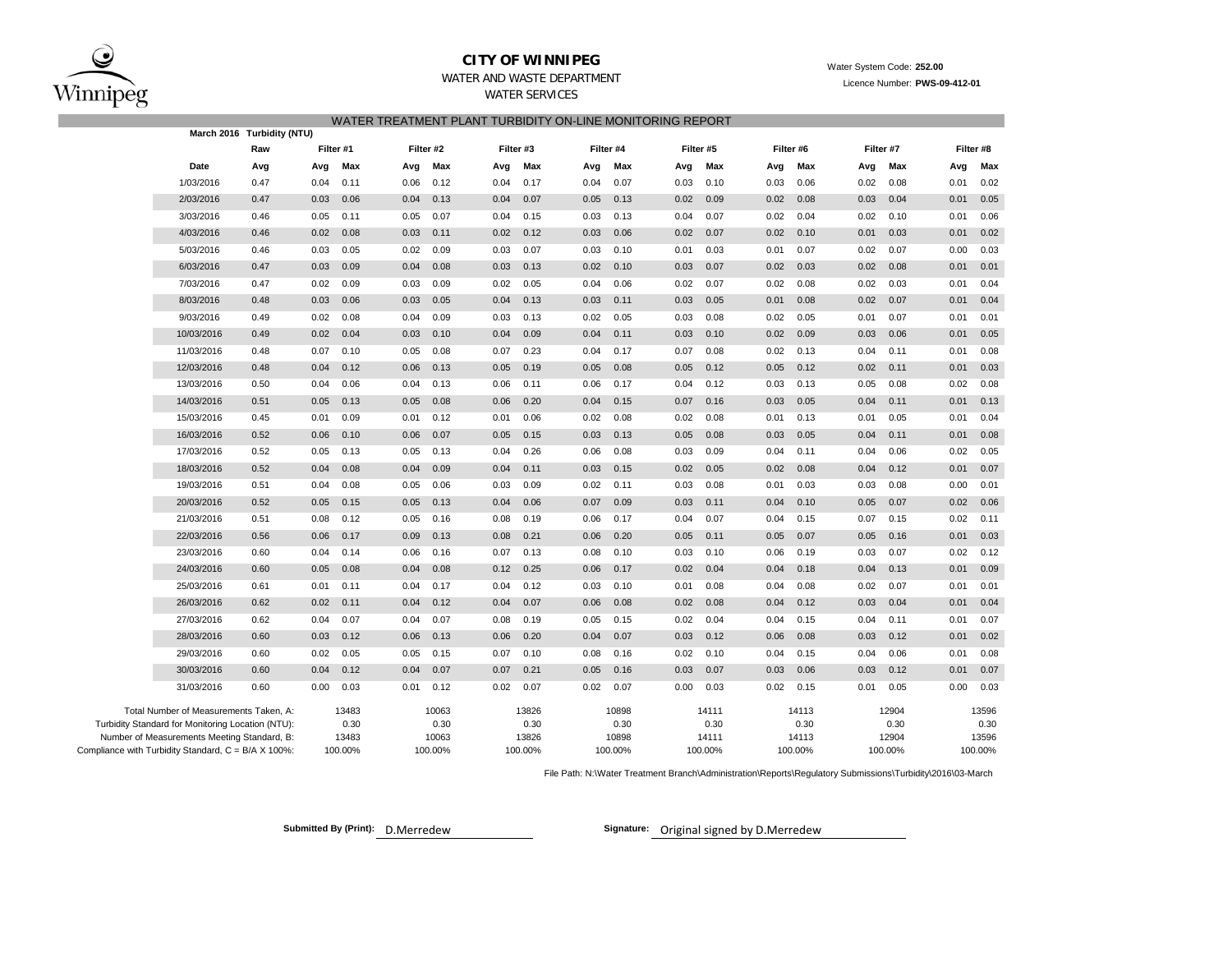

#### CITY OF WINNIPEG WATER AND WASTE DEPARTMENT ENVIRONMENTAL STANDARDS DIVISION

|                                                    | WATER TREATMENT PLANT TURBIDITY GRAB MONITORING REPORT |                      |           |           |           |           |           |           |           |                        |           |           |           |                     |                     |           |           |                     |  |  |
|----------------------------------------------------|--------------------------------------------------------|----------------------|-----------|-----------|-----------|-----------|-----------|-----------|-----------|------------------------|-----------|-----------|-----------|---------------------|---------------------|-----------|-----------|---------------------|--|--|
| Water System Code: 252.00                          |                                                        |                      |           |           |           |           |           |           |           | <b>Turbidity (NTU)</b> |           |           |           |                     |                     |           |           |                     |  |  |
| Licence No. PWS-09-412-01                          |                                                        | Filter 1<br>Filter 3 |           |           |           |           |           |           |           |                        |           |           |           |                     |                     |           |           |                     |  |  |
| Date                                               |                                                        | <b>Raw Water</b>     |           |           |           | Filter 2  |           |           |           | Filter 4               |           | Filter 5  |           | Filter <sub>6</sub> | Filter <sub>7</sub> |           |           | Filter <sub>8</sub> |  |  |
|                                                    | Grab                                                   | Analyser             | Grab      | Analyser  | Grab      | Analyser  | Grab      | Analyser  | Grab      | Analyser               | Grab      | Analyser  | Grab      | Analyser            | Grab                | Analyser  | Grab      | Analyser            |  |  |
| 01-Mar-2016                                        | 0.54                                                   | 0.46                 | 0.20      | 0.08      | 0.16      | 0.08      | 0.16      | 0.04      | 0.15      | 0.04                   | 0.19      | 0.08      | 0.13      | 0.03                | 0.10                | 0.02      | 0.11      | 0.02                |  |  |
| 02-Mar-2016                                        | 0.48                                                   | 0.45                 | 0.12      | 0.03      | <b>OL</b> | OL        | 0.17      | 0.05      | 0.14      | 0.04                   | 0.07      | 0.02      | 0.12      | 0.04                | 0.09                | 0.02      | 0.12      | 0.04                |  |  |
| 03-Mar-2016                                        | 0.49                                                   | 0.45                 | 0.14      | 0.05      | 0.23      | 0.09      | 0.17      | 0.17      | <b>OL</b> | OL                     | 0.10      | 0.03      | 0.11      | 0.02                | 0.14                | 0.05      | 0.09      | 0.02                |  |  |
| 04-Mar-2016                                        | 0.50                                                   | 0.45                 | OL        | <b>OL</b> | 0.14      | 0.07      | 0.11      | 0.02      | 0.11      | 0.02                   | 0.10      | 0.03      | 0.10      | 0.02                | 0.07                | < 0.02    | 0.07      | <0.02               |  |  |
| 05-Mar-2016                                        | <b>NS</b>                                              | <b>NS</b>            | <b>NS</b> | <b>NS</b> | <b>NS</b> | <b>NS</b> | <b>NS</b> | <b>NS</b> | <b>NS</b> | <b>NS</b>              | <b>NS</b> | <b>NS</b> | <b>NS</b> | <b>NS</b>           | <b>NS</b>           | <b>NS</b> | <b>NS</b> | <b>NS</b>           |  |  |
| 06-Mar-2016                                        | <b>NS</b>                                              | <b>NS</b>            | <b>NS</b> | <b>NS</b> | <b>NS</b> | <b>NS</b> | <b>NS</b> | <b>NS</b> | <b>NS</b> | <b>NS</b>              | <b>NS</b> | <b>NS</b> | <b>NS</b> | <b>NS</b>           | <b>NS</b>           | <b>NS</b> | <b>NS</b> | <b>NS</b>           |  |  |
| 07-Mar-2016                                        | 0.44                                                   | 0.45                 | 0.10      | ${<}0.02$ | 0.14      | 0.06      | 0.15      | 0.03      | 0.14      | 0.02                   | <b>OL</b> | <b>OL</b> | 0.16      | 0.04                | 0.10                | < 0.02    | 0.11      | 0.02                |  |  |
| 08-Mar-2016                                        | 0.53                                                   | 0.47                 | 0.10      | 0.02      | 0.09      | 0.03      | 0.15      | 0.05      | 0.14      | 0.03                   | 0.08      | 0.02      | 0.07      | <0.02               | 0.12                | 0.04      | OL        | OL                  |  |  |
| 09-Mar-2016                                        | 0.56                                                   | 0.47                 | 0.14      | 0.05      | 0.11      | 0.05      | OL        | OL        | 0.11      | <0.02                  | 0.14      | 0.07      | 0.10      | 0.02                | 0.08                | < 0.02    | 0.08      | < 0.02              |  |  |
| 10-Mar-2016                                        | 0.52                                                   | 0.47                 | 0.10      | 0.02      | OL        | <b>OL</b> | 0.14      | 0.04      | 0.14      | 0.03                   | 0.08      | 0.03      | 0.13      | 0.04                | 0.11                | 0.02      | 0.13      | 0.04                |  |  |
| 11-Mar-2016                                        | 0.53                                                   | 0.47                 | 0.17      | 0.06      | 0.14      | 0.07      | 0.26      | 0.12      | 0.27      | 0.12                   | 0.12      | 0.06      | 0.13      | 0.03                | 0.17                | 0.06      | 0.11      | 0.02                |  |  |
| 12-Mar-2016                                        | <b>NS</b>                                              | <b>NS</b>            | <b>NS</b> | <b>NS</b> | <b>NS</b> | <b>NS</b> | <b>NS</b> | <b>NS</b> | <b>NS</b> | <b>NS</b>              | <b>NS</b> | <b>NS</b> | <b>NS</b> | <b>NS</b>           | <b>NS</b>           | <b>NS</b> | <b>NS</b> | <b>NS</b>           |  |  |
| 13-Mar-2016                                        | <b>NS</b>                                              | <b>NS</b>            | <b>NS</b> | <b>NS</b> | <b>NS</b> | <b>NS</b> | <b>NS</b> | <b>NS</b> | <b>NS</b> | <b>NS</b>              | <b>NS</b> | <b>NS</b> | <b>NS</b> | <b>NS</b>           | <b>NS</b>           | <b>NS</b> | <b>NS</b> | <b>NS</b>           |  |  |
| 14-Mar-2016                                        | 0.53                                                   | 0.50                 | 0.16      | 0.06      | 0.13      | 0.06      | 0.25      | 0.09      | 0.14      | 0.03                   | 0.11      | 0.06      | 0.12      | 0.03                | 0.11                | 0.02      | OL        | OL                  |  |  |
| 15-Mar-2016                                        | 0.49                                                   | 0.49                 | 0.09      | <0.02     | OL        | <b>OL</b> | 0.11      | 0.02      | 0.10      | <0.02                  | <b>OL</b> | OL        | 0.11      | <0.02               | 0.08                | <0.02     | 0.10      | < 0.02              |  |  |
| 16-Mar-2016                                        | 0.54                                                   | 0.50                 | 0.14      | 0.04      | 0.13      | 0.05      | 0.24      | 0.11      | <b>OL</b> | OL                     | 0.11      | 0.06      | 0.11      | 0.03                | 0.17                | 0.08      | 0.10      | 0.02                |  |  |
| 17-Mar-2016                                        | 0.65                                                   | 0.51                 | <b>OL</b> | <b>OL</b> | 0.23      | 0.13      | 0.18      | 0.05      | 0.14      | 0.04                   | 0.19      | 0.07      | 0.16      | 0.04                | 0.10                | 0.04      | 0.11      | 0.03                |  |  |
| 18-Mar-2016                                        | 0.58                                                   | 0.53                 | 0.10      | 0.03      | 0.09      | 0.05      | 0.14      | 0.03      | 0.16      | 0.06                   | 0.09      | 0.02      | OL        | OL                  | 0.10                | 0.07      | 0.10      | 0.03                |  |  |
| 19-Mar-2016                                        | <b>NS</b>                                              | <b>NS</b>            | <b>NS</b> | <b>NS</b> | <b>NS</b> | <b>NS</b> | <b>NS</b> | <b>NS</b> | <b>NS</b> | <b>NS</b>              | <b>NS</b> | <b>NS</b> | <b>NS</b> | <b>NS</b>           | <b>NS</b>           | <b>NS</b> | <b>NS</b> | <b>NS</b>           |  |  |
| 20-Mar-2016                                        | <b>NS</b>                                              | <b>NS</b>            | <b>NS</b> | <b>NS</b> | <b>NS</b> | <b>NS</b> | <b>NS</b> | <b>NS</b> | <b>NS</b> | <b>NS</b>              | <b>NS</b> | <b>NS</b> | <b>NS</b> | <b>NS</b>           | <b>NS</b>           | <b>NS</b> | <b>NS</b> | <b>NS</b>           |  |  |
| 21-Mar-2016                                        | 0.50                                                   | 0.49                 | 0.17      | 0.06      | 0.13      | 0.07      | 0.22      | 0.08      | 0.18      | 0.07                   | 0.12      | 0.05      | 0.13      | 0.04                | 0.18                | 0.09      | 0.20      | 0.09                |  |  |
| 22-Mar-2016                                        | 0.54                                                   | 0.51                 | 0.18      | 0.07      | 0.16      | 0.09      | 0.29      | 0.18      | 0.16      | 0.06                   | 0.18      | 0.08      | 0.14      | 0.04                | 0.17                | 0.05      | 0.11      | 0.03                |  |  |
| 23-Mar-2016                                        | 0.51                                                   | 0.59                 | 0.12      | 0.02      | 0.18      | 0.11      | 0.17      | 0.10      | 0.15      | 0.06                   | OL        | <b>OL</b> | 0.16      | 0.09                | 0.10                | 0.03      | 0.11      | 0.03                |  |  |
| 24-Mar-2016                                        | 0.54                                                   | 0.59                 | 0.15      | 0.04      | 0.13      | 0.06      | 0.22      | 0.13      | 0.17      | 0.07                   | 0.09      | <0.02     | 0.09      | 0.04                | 0.15                | 0.06      | 0.20      | 0.10                |  |  |
| 25-Mar-2016                                        | <b>NS</b>                                              | <b>NS</b>            | <b>NS</b> | <b>NS</b> | <b>NS</b> | <b>NS</b> | <b>NS</b> | <b>NS</b> | <b>NS</b> | <b>NS</b>              | <b>NS</b> | <b>NS</b> | <b>NS</b> | <b>NS</b>           | <b>NS</b>           | <b>NS</b> | <b>NS</b> | <b>NS</b>           |  |  |
| 26-Mar-2016                                        | <b>NS</b>                                              | <b>NS</b>            | <b>NS</b> | <b>NS</b> | <b>NS</b> | <b>NS</b> | <b>NS</b> | <b>NS</b> | <b>NS</b> | <b>NS</b>              | <b>NS</b> | <b>NS</b> | <b>NS</b> | <b>NS</b>           | <b>NS</b>           | <b>NS</b> | <b>NS</b> | <b>NS</b>           |  |  |
| 27-Mar-2016                                        | <b>NS</b>                                              | <b>NS</b>            | <b>NS</b> | <b>NS</b> | <b>NS</b> | <b>NS</b> | <b>NS</b> | <b>NS</b> | <b>NS</b> | <b>NS</b>              | <b>NS</b> | <b>NS</b> | <b>NS</b> | <b>NS</b>           | <b>NS</b>           | <b>NS</b> | <b>NS</b> | <b>NS</b>           |  |  |
| 28-Mar-2016                                        | <b>NS</b>                                              | <b>NS</b>            | <b>NS</b> | <b>NS</b> | <b>NS</b> | <b>NS</b> | <b>NS</b> | <b>NS</b> | <b>NS</b> | <b>NS</b>              | <b>NS</b> | <b>NS</b> | <b>NS</b> | <b>NS</b>           | <b>NS</b>           | <b>NS</b> | <b>NS</b> | <b>NS</b>           |  |  |
| 29-Mar-2016                                        | 0.52                                                   | 0.59                 | 0.12      | 0.03      | 0.17      | 0.10      | 0.17      | 0.08      | 0.17      | 0.07                   | 0.12      | <0.02     | 0.11      | 0.06                | 0.12                | 0.04      | 0.13      | 0.05                |  |  |
| 30-Mar-2016                                        | 0.53                                                   | 0.58                 | 0.12      | 0.03      | 0.11      | 0.05      | 0.19      | 0.11      | 0.17      | 0.07                   | 0.10      | 0.02      | 0.11      | 0.04                | 0.12                | 0.05      | 0.08      | 0.02                |  |  |
| 31-Mar-2016                                        | 0.53                                                   | 0.58                 | OL        | <b>OL</b> | 0.14      | 0.08      | 0.09      | 0.03      | 0.08      | <0.02                  | OL        | OL        | 0.08      | 0.04                | 0.07                | < 0.02    | 0.07      | < 0.02              |  |  |
| Total number of measurements taken, A:             |                                                        |                      | 18        |           | 18        |           | 20        |           | 19        |                        | 17        |           | 20        |                     | 21                  |           | 19        |                     |  |  |
| Turbidity Standard for Monitoring Location (NTU):  |                                                        |                      | 0.30      |           | 0.30      |           | 0.30      |           | 0.30      |                        | 0.30      |           | 0.30      |                     | 0.30                |           | 0.30      |                     |  |  |
| Number of measurements meeting standard, B:        |                                                        |                      | 18        |           | 18        |           | 20        |           | 19        |                        | 17        |           | 20        |                     | 21                  |           | 19        |                     |  |  |
| Compliance with Turbidity Standard, C= B/A X 100%: |                                                        |                      | 100%      |           | 100%      |           | 100%      |           | 100%      |                        | 100%      |           | 100%      |                     | 100%                |           | 100%      |                     |  |  |

NS: No Sample NA: Not Analyzed OL: Off-Line

**Comments: Report Compiled By: H.Demchenko**

> **Approved in LIMS By: C.Diduck**

> > **4-Apr-16**

Printed From : N:\WQ Data\Routine Water Quality\2015\Turbidity.xls **Date Approved:** File: WQR3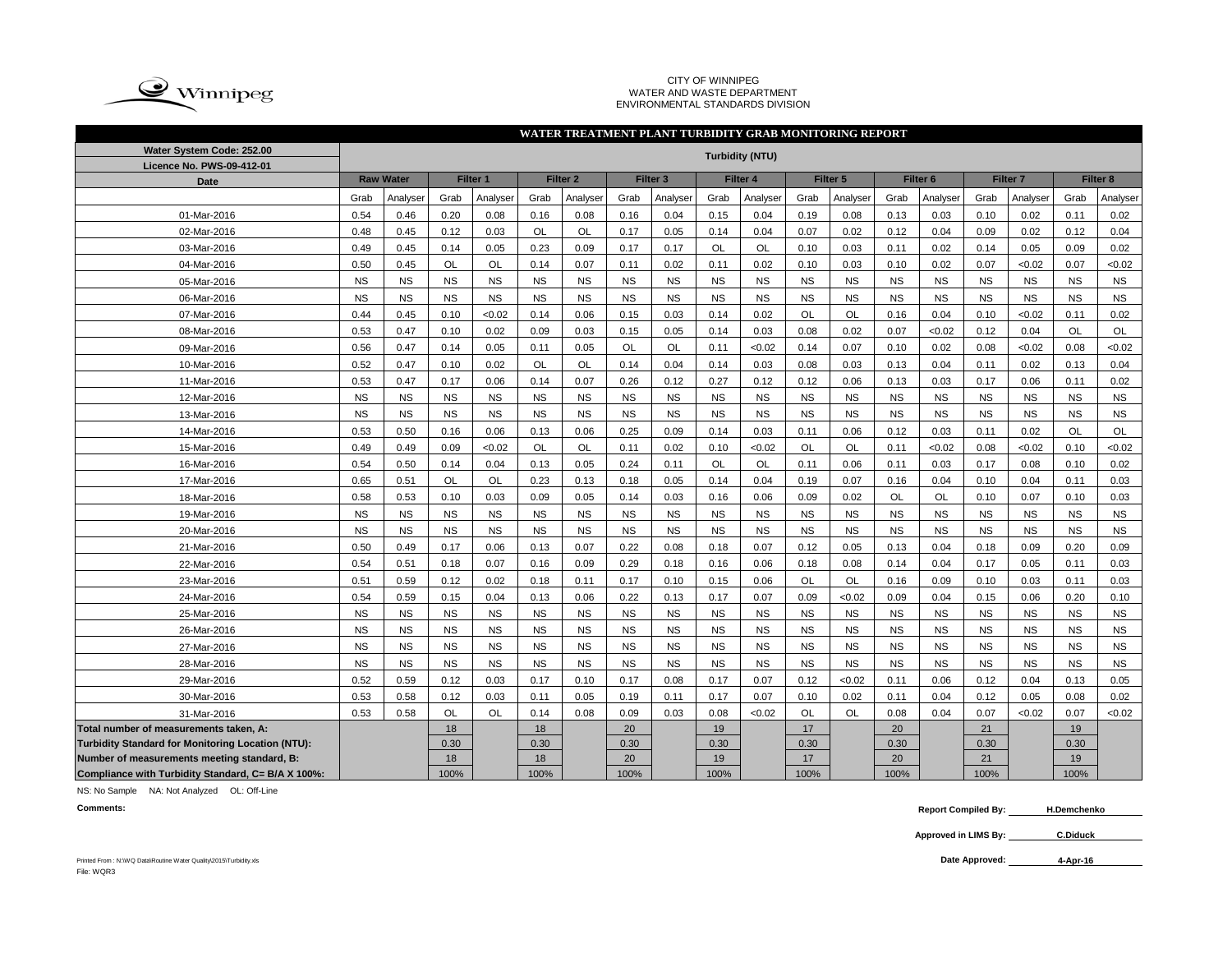

# **City of Winnipeg**

Water and Waste Department Water Services

# Deacon Booster Pumping Station WATER TREATMENT PLANT FREE CHLORINE ON-LINE MONITORING REPORT

| Water System Code: |
|--------------------|
| Licence Number:    |
| Report Created:    |

Water System Code: **252.00**

Licence Number: **PWS-09-412-01**

eport Created: **12016** Created: 01 April 2016 **Report Period: March 2016** Report Period: March 2016

|                                             |                                      |         | <b>BRANCH1</b><br>[mg/L] | <b>BRANCH2</b><br>[mg/L] |         |  |  |  |  |  |
|---------------------------------------------|--------------------------------------|---------|--------------------------|--------------------------|---------|--|--|--|--|--|
|                                             | Date                                 | Average | Minimum                  | Average                  | Minimum |  |  |  |  |  |
|                                             | 1/03/2016                            | 1.07    | 0.99                     | 1.07                     | 1.03    |  |  |  |  |  |
|                                             | 2/03/2016                            | 1.05    | 0.98                     | 1.08                     | 1.04    |  |  |  |  |  |
|                                             | 3/03/2016                            | 1.10    | 1.02                     | 1.10                     | 1.03    |  |  |  |  |  |
|                                             | 4/03/2016                            | 1.13    | 1.06                     | 1.09                     | 1.00    |  |  |  |  |  |
|                                             | 5/03/2016                            | 1.18    | 1.10                     | 1.09                     | 1.03    |  |  |  |  |  |
|                                             | 6/03/2016                            | 1.22    | 1.16                     | 1.12                     | 1.06    |  |  |  |  |  |
|                                             | 7/03/2016                            | 1.24    | 1.18                     | 1.12                     | 1.09    |  |  |  |  |  |
|                                             | 8/03/2016                            | 1.20    | 1.09                     | 1.09                     | 0.98    |  |  |  |  |  |
|                                             | 9/03/2016                            | 1.12    | 1.07                     | 1.03                     | 0.98    |  |  |  |  |  |
|                                             | 10/03/2016                           | 1.11    | 1.06                     | 1.05                     | 1.00    |  |  |  |  |  |
|                                             | 11/03/2016                           | 1.10    | 1.04                     | 1.07                     | 1.01    |  |  |  |  |  |
|                                             | 12/03/2016                           | 1.19    | 1.04                     | 1.11                     | 1.01    |  |  |  |  |  |
|                                             | 13/03/2016                           | 1.15    | 1.08                     | 1.05                     | 1.00    |  |  |  |  |  |
|                                             | 14/03/2016                           | 1.03    | 0.91                     | 1.03                     | 1.00    |  |  |  |  |  |
|                                             | 15/03/2016                           | 1.19    | 0.87                     | 1.37                     | 0.96    |  |  |  |  |  |
|                                             | 16/03/2016                           | 1.09    | 0.96                     | 1.09                     | 1.01    |  |  |  |  |  |
|                                             | 17/03/2016                           | 1.11    | 0.99                     | 1.12                     | 1.02    |  |  |  |  |  |
|                                             | 18/03/2016                           | 1.10    | 1.00                     | 1.14                     | 1.04    |  |  |  |  |  |
|                                             | 19/03/2016                           | 1.05    | 1.00                     | 1.10                     | 1.04    |  |  |  |  |  |
|                                             | 20/03/2016                           | 1.00    | 0.98                     | 1.04                     | 1.01    |  |  |  |  |  |
|                                             | 21/03/2016                           | 0.99    | 0.94                     | 1.02                     | 0.98    |  |  |  |  |  |
|                                             | 22/03/2016                           | 0.98    | 0.96                     | 1.03                     | 0.98    |  |  |  |  |  |
|                                             | 23/03/2016                           | 0.98    | 0.98                     | 1.05                     | 1.00    |  |  |  |  |  |
|                                             | 24/03/2016                           | 0.98    | 0.98                     | 1.04                     | 1.02    |  |  |  |  |  |
|                                             | 25/03/2016                           | 0.98    | 0.98                     | 1.06                     | 1.04    |  |  |  |  |  |
|                                             | 26/03/2016                           | 0.98    | 0.98                     | 1.07                     | 0.99    |  |  |  |  |  |
|                                             | 27/03/2016                           | 0.98    | 0.98                     | 1.14                     | 1.09    |  |  |  |  |  |
|                                             | 28/03/2016                           | 1.02    | 0.98                     | 1.08                     | 0.99    |  |  |  |  |  |
|                                             | 29/03/2016                           | 1.01    | 0.95                     | 1.07                     | 0.97    |  |  |  |  |  |
|                                             | 30/03/2016                           | 1.01    | 0.96                     | 1.16                     | 1.07    |  |  |  |  |  |
|                                             | 31/03/2016                           | 1.23    | 0.91                     | 1.38                     | 1.01    |  |  |  |  |  |
| Total Number of Measurements, A:            |                                      |         | 21571                    |                          | 21571   |  |  |  |  |  |
| Minimum Free Chlorine Standard:             |                                      |         | 0.50                     |                          | 0.50    |  |  |  |  |  |
| Number of Measurements Meeting Standard, B: |                                      |         | 21571                    |                          | 21571   |  |  |  |  |  |
|                                             | COMPLIANCE, $C = B/A \times 100\%$ : |         | 100.00                   |                          | 100.00  |  |  |  |  |  |

File Path: N:\Water Treatment Branch\Administration\Reports\Regulatory Submissions\Chlorine\2016\03-March

Submitted By (Print): D.Merredew

Signature: Original signed by D.Merredew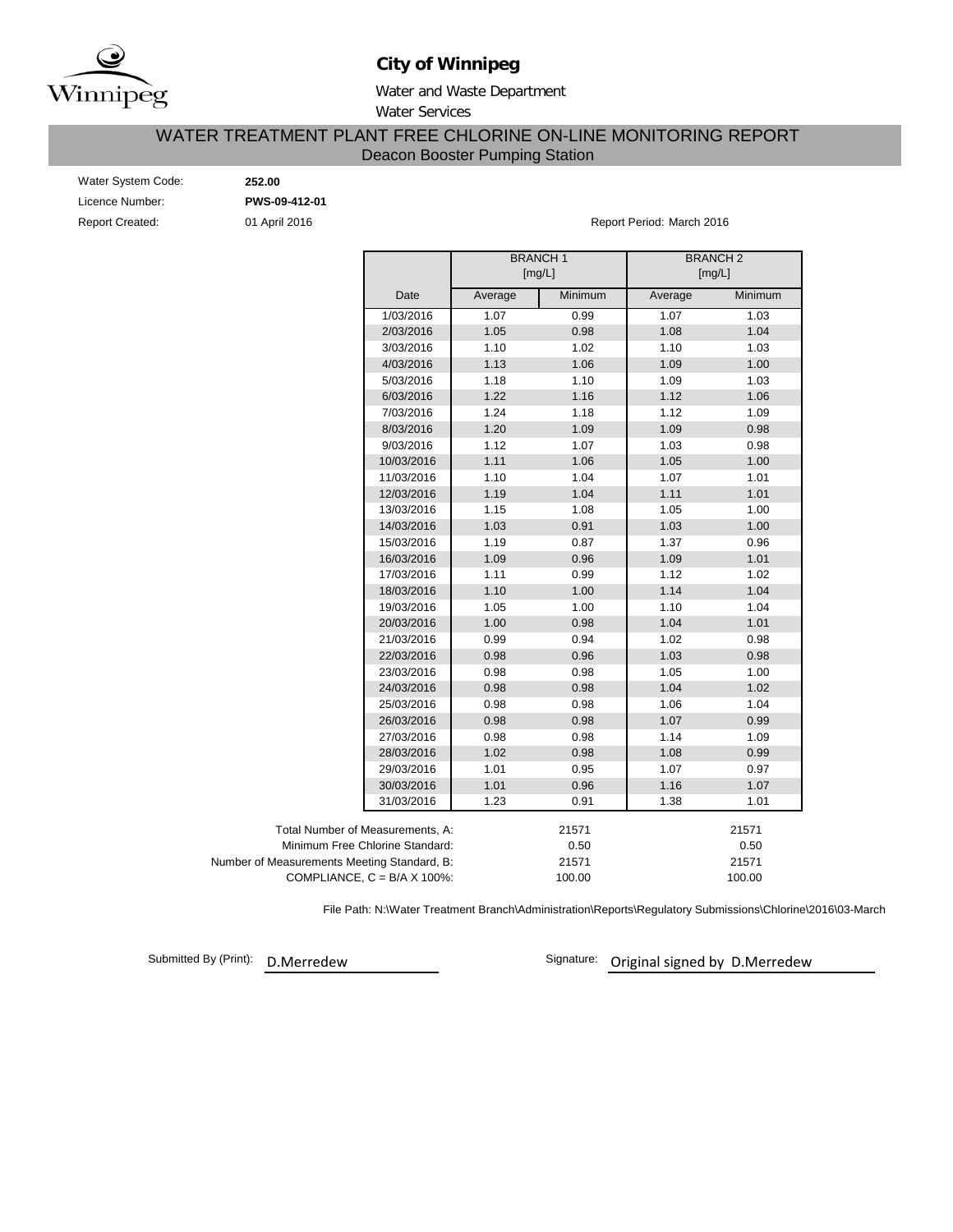| $\bullet$ Winnipeg |
|--------------------|
|                    |

### CITY OF WINNIPEG WATER AND WASTE DEPARTMENT ENVIRONMENTAL STANDARDS DIVISION

| WATER TREATMENT PLANT CHLORINE GRAB MONITORING REPORT |                                                                                    |                      |                                 |                      |                                 |           |  |  |  |  |  |  |  |
|-------------------------------------------------------|------------------------------------------------------------------------------------|----------------------|---------------------------------|----------------------|---------------------------------|-----------|--|--|--|--|--|--|--|
| Water System Code: 252.00                             | Deacon Booster Pumping Station Branch 1<br>Deacon Booster Pumping Station Branch 2 |                      |                                 |                      |                                 |           |  |  |  |  |  |  |  |
| <b>Licence No. PWS-09-412-01</b>                      |                                                                                    |                      |                                 |                      |                                 |           |  |  |  |  |  |  |  |
| <b>Date</b>                                           |                                                                                    | Free Chlorine (mg/L) | <b>Total Chlorine</b><br>(mg/L) | Free Chlorine (mg/L) | <b>Total Chlorine</b><br>(mg/L) |           |  |  |  |  |  |  |  |
|                                                       | Analyser                                                                           | Grab                 | Grab                            | Analyser             | Grab                            | Grab      |  |  |  |  |  |  |  |
| 01-Mar-2016                                           | 1.07                                                                               | 1.05                 | 1.26                            | 1.07                 | 1.07                            | 1.21      |  |  |  |  |  |  |  |
| 02-Mar-2016                                           | 1.06                                                                               | 1.16                 | 1.26                            | 1.11                 | 1.12                            | 1.13      |  |  |  |  |  |  |  |
| 03-Mar-2016                                           | 1.11                                                                               | 1.20                 | 1.34                            | 1.11                 | 1.11                            | 1.29      |  |  |  |  |  |  |  |
| 04-Mar-2016                                           | 1.13                                                                               | 1.12                 | 1.33                            | 1.09                 | 1.08                            | 1.26      |  |  |  |  |  |  |  |
| 05-Mar-2016                                           | <b>NS</b>                                                                          | <b>NS</b>            | <b>NS</b>                       | <b>NS</b>            | <b>NS</b>                       | NS        |  |  |  |  |  |  |  |
| 06-Mar-2016                                           | <b>NS</b>                                                                          | <b>NS</b>            | <b>NS</b>                       | <b>NS</b>            | <b>NS</b>                       | <b>NS</b> |  |  |  |  |  |  |  |
| 07-Mar-2016                                           | 1.28                                                                               | 1.29                 | 1.42                            | 1.13                 | 1.19                            | 1.28      |  |  |  |  |  |  |  |
| 08-Mar-2016                                           | 1.22                                                                               | 1.27                 | 1.45                            | 1.13                 | 1.09                            | 1.29      |  |  |  |  |  |  |  |
| 09-Mar-2016                                           | 1.10                                                                               | 1.14                 | 1.26                            | 1.03                 | 1.06                            | 1.20      |  |  |  |  |  |  |  |
| 10-Mar-2016                                           | 1.11                                                                               | 1.19                 | 1.35                            | 1.06                 | 1.07                            | 1.24      |  |  |  |  |  |  |  |
| 11-Mar-2016                                           | 1.10                                                                               | 1.24                 | 1.40                            | 1.07                 | 1.15                            | 1.31      |  |  |  |  |  |  |  |
| 12-Mar-2016                                           | <b>NS</b>                                                                          | <b>NS</b>            | <b>NS</b>                       | <b>NS</b>            | <b>NS</b>                       | NS        |  |  |  |  |  |  |  |
| 13-Mar-2016                                           | <b>NS</b>                                                                          | <b>NS</b>            | <b>NS</b>                       | <b>NS</b>            | <b>NS</b>                       | <b>NS</b> |  |  |  |  |  |  |  |
| 14-Mar-2016                                           | 1.01                                                                               | 1.17                 | 1.34                            | 1.02                 | 1.06                            | 1.24      |  |  |  |  |  |  |  |
| 15-Mar-2016                                           | 1.47                                                                               | 1.75                 | 1.91                            | 1.58                 | 1.62                            | 1.82      |  |  |  |  |  |  |  |
| 16-Mar-2016                                           | 1.16                                                                               | 1.11                 | 1.25                            | 1.14                 | 1.12                            | 1.28      |  |  |  |  |  |  |  |
| 17-Mar-2016                                           | 1.05                                                                               | 1.10                 | 1.24                            | 1.16                 | 1.12                            | 1.26      |  |  |  |  |  |  |  |
| 18-Mar-2016                                           | 1.11                                                                               | 1.16                 | 1.33                            | 1.16                 | 1.22                            | 1.37      |  |  |  |  |  |  |  |
| 19-Mar-2016                                           | <b>NS</b>                                                                          | <b>NS</b>            | <b>NS</b>                       | <b>NS</b>            | <b>NS</b>                       | <b>NS</b> |  |  |  |  |  |  |  |
| 20-Mar-2016                                           | <b>NS</b>                                                                          | <b>NS</b>            | <b>NS</b>                       | <b>NS</b>            | <b>NS</b>                       | <b>NS</b> |  |  |  |  |  |  |  |
| 21-Mar-2016                                           | 1.00                                                                               | 1.10                 | 1.23                            | 1.01                 | 1.07                            | 1.17      |  |  |  |  |  |  |  |
| 22-Mar-2016                                           | 0.98                                                                               | 1.05                 | 1.22                            | 1.02                 | 1.04                            | 1.22      |  |  |  |  |  |  |  |
| 23-Mar-2016                                           | 1.04                                                                               | 1.10                 | 1.25                            | 1.11                 | 1.13                            | 1.26      |  |  |  |  |  |  |  |
| 24-Mar-2016                                           | 0.98                                                                               | 1.04                 | 1.23                            | 1.03                 | 0.98                            | 1.19      |  |  |  |  |  |  |  |
| 25-Mar-2016                                           | <b>NS</b>                                                                          | <b>NS</b>            | <b>NS</b>                       | <b>NS</b>            | <b>NS</b>                       | <b>NS</b> |  |  |  |  |  |  |  |
| 26-Mar-2016                                           | <b>NS</b>                                                                          | <b>NS</b>            | <b>NS</b>                       | <b>NS</b>            | <b>NS</b>                       | <b>NS</b> |  |  |  |  |  |  |  |
| 27-Mar-2016                                           | <b>NS</b>                                                                          | <b>NS</b>            | <b>NS</b>                       | <b>NS</b>            | <b>NS</b>                       | <b>NS</b> |  |  |  |  |  |  |  |
| 28-Mar-2016                                           | <b>NS</b>                                                                          | <b>NS</b>            | <b>NS</b>                       | <b>NS</b>            | <b>NS</b>                       | <b>NS</b> |  |  |  |  |  |  |  |
| 29-Mar-2016                                           | 1.00                                                                               | 1.06                 | 1.21                            | 1.03                 | 1.02                            | 1.21      |  |  |  |  |  |  |  |
| 30-Mar-2016                                           | 0.98                                                                               | 0.97                 | 1.11                            | 1.16                 | 1.09                            | 1.23      |  |  |  |  |  |  |  |
| 31-Mar-2016                                           | 1.37                                                                               | 1.38                 | 1.54                            | 1.52                 | 1.55                            | 1.76      |  |  |  |  |  |  |  |
| Total number of measurements taken, A:                |                                                                                    | 21                   |                                 |                      | 21                              |           |  |  |  |  |  |  |  |
| Chlorine Standard for Monitoring Location (mg/L):     |                                                                                    | 0.50                 |                                 |                      | 0.50                            |           |  |  |  |  |  |  |  |
| Number of measurements meeting standard, B:           |                                                                                    | 21                   |                                 |                      | 21                              |           |  |  |  |  |  |  |  |
| Compliance with Chlorine Standard, C= B/A X 100%:     |                                                                                    | 100%                 |                                 |                      | 100%                            |           |  |  |  |  |  |  |  |

NS: No Sample NA: Not Analyzed OL: Off-Line

| <b>Comments:</b> | <b>Report Compiled By:</b> | H.Demchenko |
|------------------|----------------------------|-------------|
|                  |                            |             |

**Approved in LIMS By: C.Diduck**

Date Approved: 4-Apr-16

**Printed From : N:\WQ Data\Routine Water Quality\2015\Chlorine.xls** File: WQR3